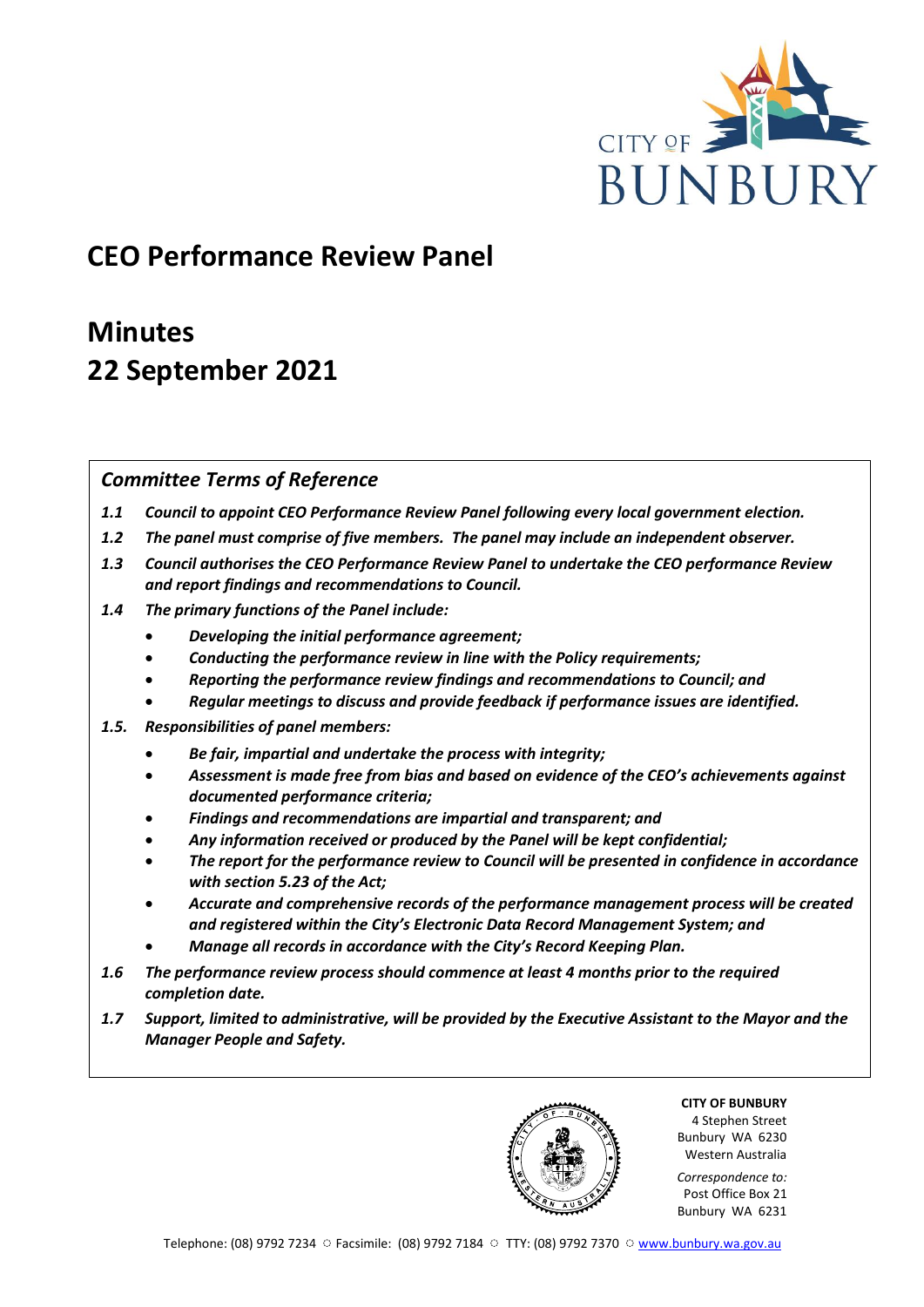# **Table of Contents**

| Item No        |            | Subject | Page No. |
|----------------|------------|---------|----------|
| $\mathbf{1}$ . |            |         |          |
|                | 1.1        |         |          |
| 2.             |            |         |          |
| 3.             |            |         |          |
| 4.             |            |         |          |
|                | 4.1<br>4.2 |         |          |
| 5.             |            |         |          |
| 6.             |            |         |          |
| 7.             |            |         |          |
| 8.             |            |         |          |
|                | 8.1        |         |          |
| 9.             |            |         |          |
|                | 9.1<br>9.2 |         |          |
| 10.            |            |         |          |
| 11.            |            |         |          |
| 12.            |            |         |          |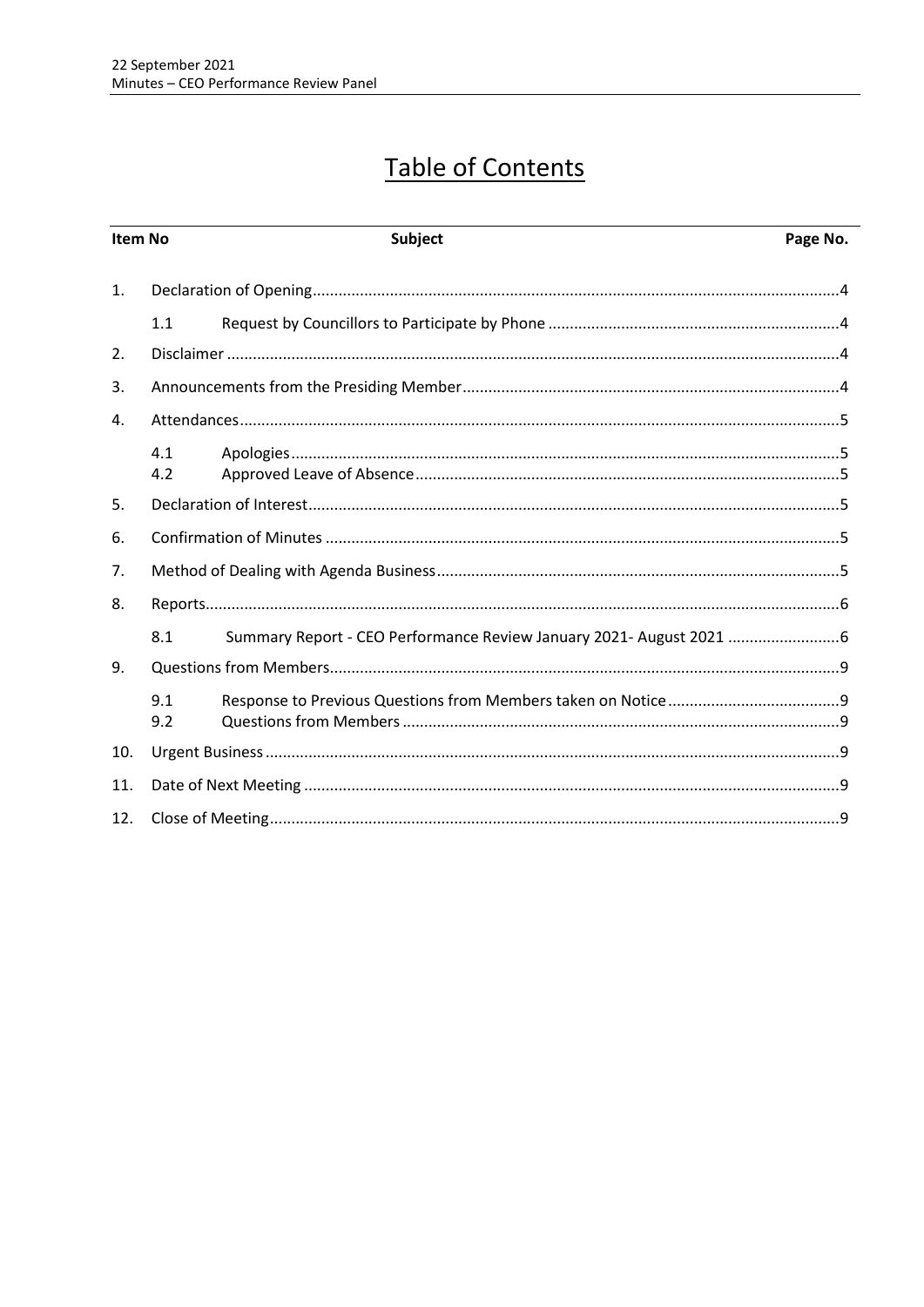# **Acknowledgement of Country**

We acknowledge the Traditional Custodians of this land, the Wardandi Noongar people, and pay our respects to Elders past, present and future.

# **Vision**

Bunbury: welcoming and full of opportunities.

# **Organisational Values**

# #WEARECOB

|                         | We are one team                                    |
|-------------------------|----------------------------------------------------|
|                         | We keep each other safe                            |
| <b>WE ARE COMMUNITY</b> | We display empathy and respect                     |
|                         | We have fun and celebrate our successes            |
|                         | We work together to achieve great outcomes         |
|                         | We are open to opportunities                       |
|                         | We actively listen and think things through        |
| <b>WE ARE OPEN</b>      | We are inclusive and treat everyone equally        |
|                         | We are honest and open in our communications       |
|                         | We are open to feedback to improve our performance |
|                         | We lead the change, we own it                      |
|                         | We trust and empower each other                    |
| <b>WE ARE BRAVE</b>     | We have the difficult conversations early          |
|                         | We hold ourselves to the highest standard          |
|                         | We have the courage to improve and simplify        |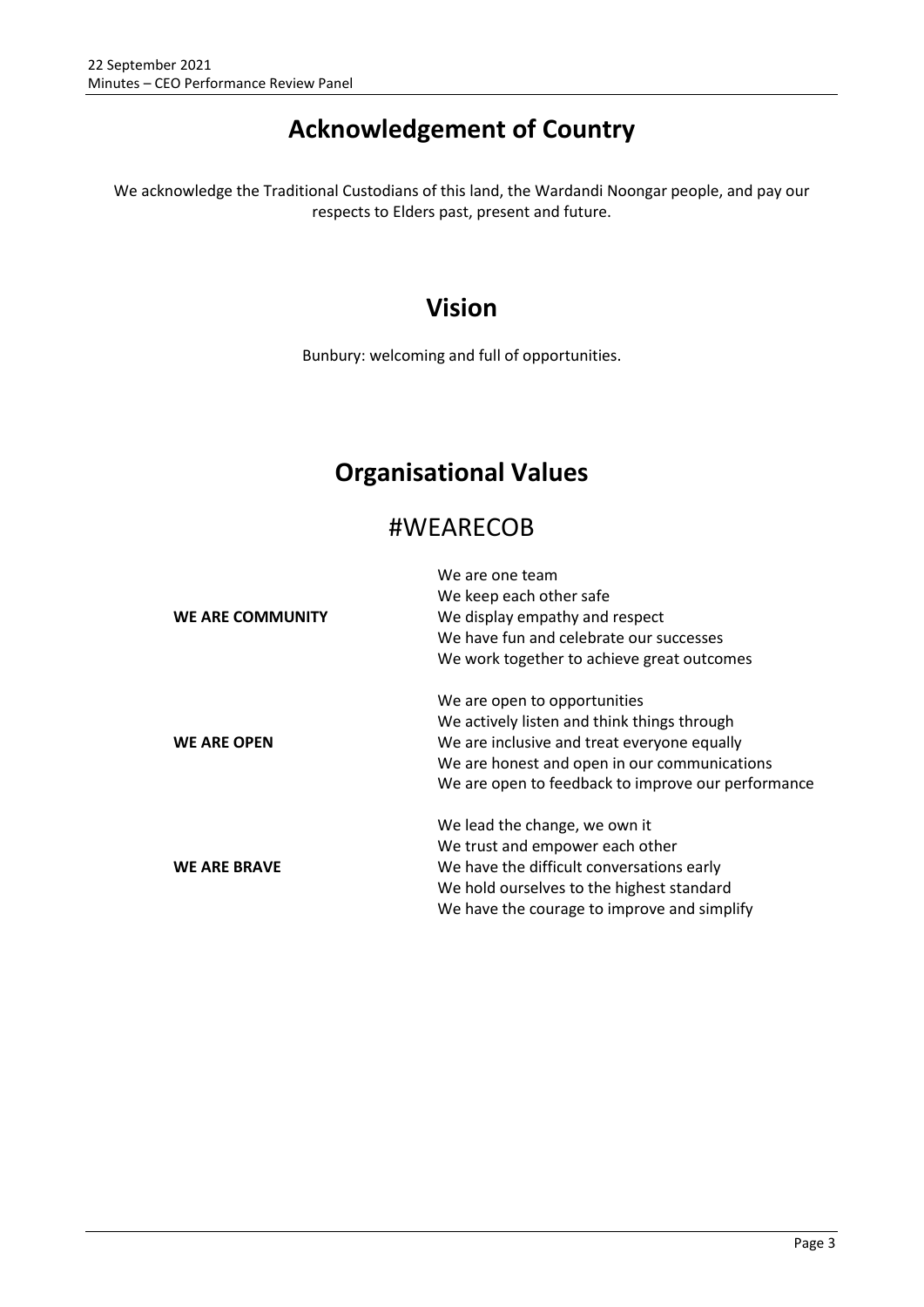## <span id="page-3-0"></span>**1. Declaration of Opening**

The Presiding Member declared the meeting open at 4.00pm.

### <span id="page-3-1"></span>*1.1 Request by Councillors to Participate by Phone*

Councillor Plumb requested to participate in this CEO Performance Review Panel Meeting via telephone. In order for Councillor Plumb to participate, three conditions must be met in accordance with regulation 14A(1) of the *Local Government (Administration) Regulations 1996*.

- a) the person is simultaneously in audio contact, by telephone or other means of instantaneous communication, with each other person present at the meeting; and
- b) the person is in a suitable place; and
- c) the council has approved of the arrangement.

Councillor Plumb has advised that he will be situated at Forrest Hwy &, Rigg Rd, Myalup for the duration of the meeting.

To fulfil this request, Committee consideration is required as follows:

That the CEO Performance Review Panel:

- 1. Approves Forrest Hwy &, Rigg Rd, Myalup as a suitable place for the purposes of Regulations  $14A(1)(b)$  and  $14A(4)$ .
- 2. Approves the participation of Councillor Plumb at the CEO Performance Review Panel Meeting held 22 September 2021 via telephone pursuant to Regulation 14A(1)(c).

### **Outcome of Meeting 22 September 2021**

The Presiding Member put the motion to the vote, and it was adopted to become the Committee's decision on the matter.

### *That the CEO Performance Review Panel:*

- *1. Approves Forrest Hwy &, Rigg Rd, Myalup as a suitable place for the purposes of Regulations 14A(1)(b) and 14A(4).*
- *2. Approves the participation of Councillor Plumb at the CEO Performance Review Panel Meeting held 22 September 2021 via telephone pursuant to Regulation 14A(1)(c).*

**CARRIED UNANIMOUSLY 4 votes "for" / nil votes "against"**

## <span id="page-3-2"></span>**2. Disclaimer**

Not applicable to this committee.

## <span id="page-3-3"></span>**3. Announcements from the Presiding Member**

Nil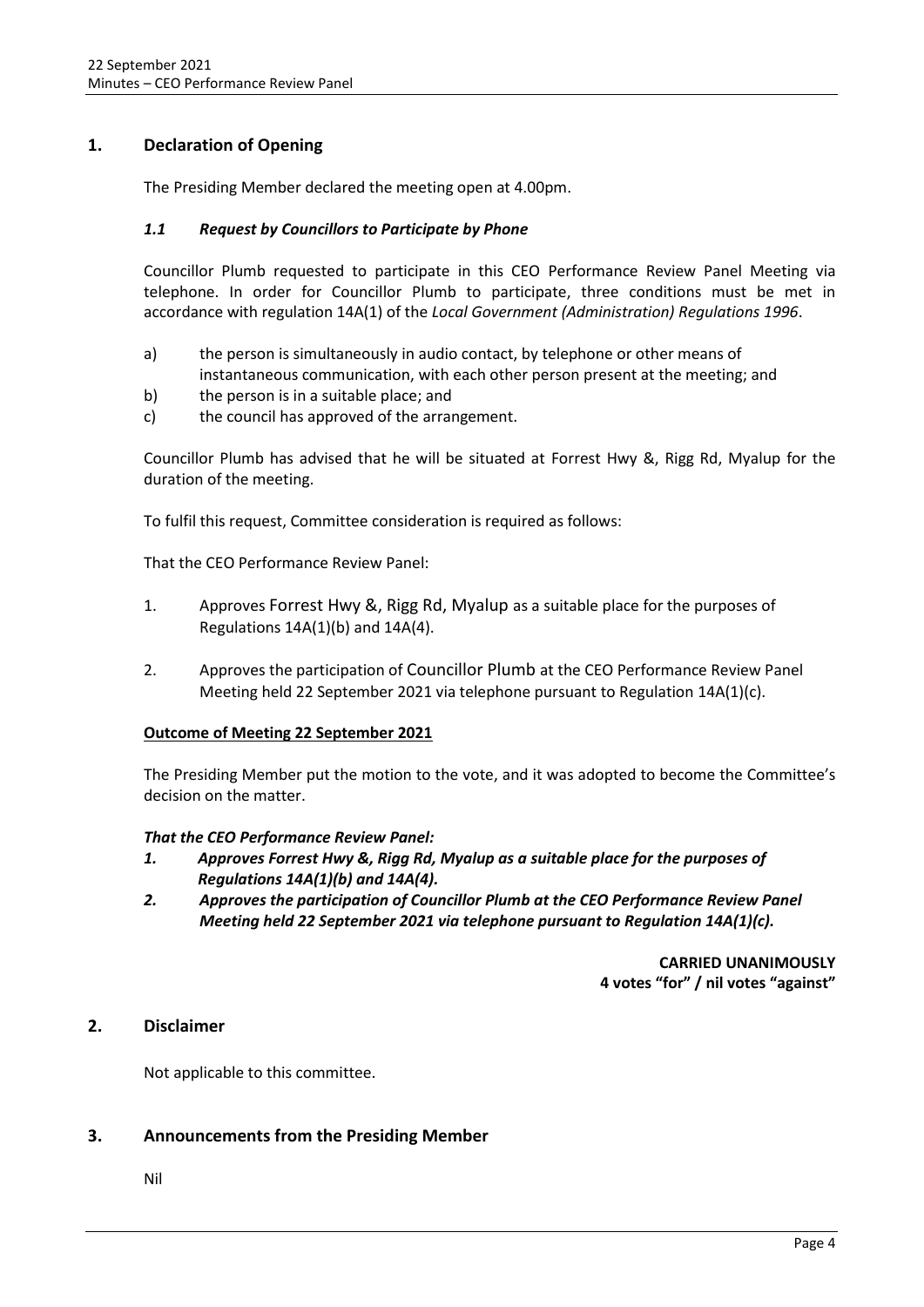## <span id="page-4-0"></span>**4. Attendances**

*Committee Members:*

| <b>Member Name</b>                    | Representing                   |
|---------------------------------------|--------------------------------|
| Mayor Gary Brennan (Presiding Member) | City of Bunbury                |
| <b>Councillor Wendy Giles</b>         | City of Bunbury                |
| <b>Councillor Betty McCleary</b>      | City of Bunbury                |
| <b>Councillor Kris Plumb</b>          | City of Bunbury (by telephone) |
| <b>Councillor Cheryl Kozisek</b>      | City of Bunbury                |

### *Ex-officio Members (non-voting):*

| <b>Member Name</b> | Representing |
|--------------------|--------------|
| <b>Nil</b>         |              |

#### *Support Staff:*

| Name              | <b>Title</b>                       |
|-------------------|------------------------------------|
| Mrs Leanne French | Senior Governance and Risk Officer |

### <span id="page-4-1"></span>*4.1 Apologies*

### *4.2 Approved Leave of Absence*

## <span id="page-4-3"></span><span id="page-4-2"></span>**5. Declaration of Interest**

IMPORTANT: Committee members to complete a "Disclosure of Interest" form for each item on the agenda in which they wish to disclose a financial/proximity/impartiality interest. They should give the form to the Presiding Member before the meeting commences. After the meeting, the form is to be forwarded to the Administration Services Section for inclusion in the Corporate Financial Disclosures Register.

Nil

## <span id="page-4-4"></span>**6. Confirmation of Minutes**

Committee Decision: Moved Cr Giles Seconded Cr McCleary

- *1. The minutes of the CEO Performance Review Panel meeting held on 30 July 2021 are confirmed as a true and accurate record.*
- *2. The notes taken of the informal meeting of the CEO Performance Review Panel and the consultant from Price Consulting held on 13 August 2021 are noted.*

*CARRIED*

# <span id="page-4-5"></span>**7. Method of Dealing with Agenda Business**

All items were dealt with in the order they appeared in the agenda.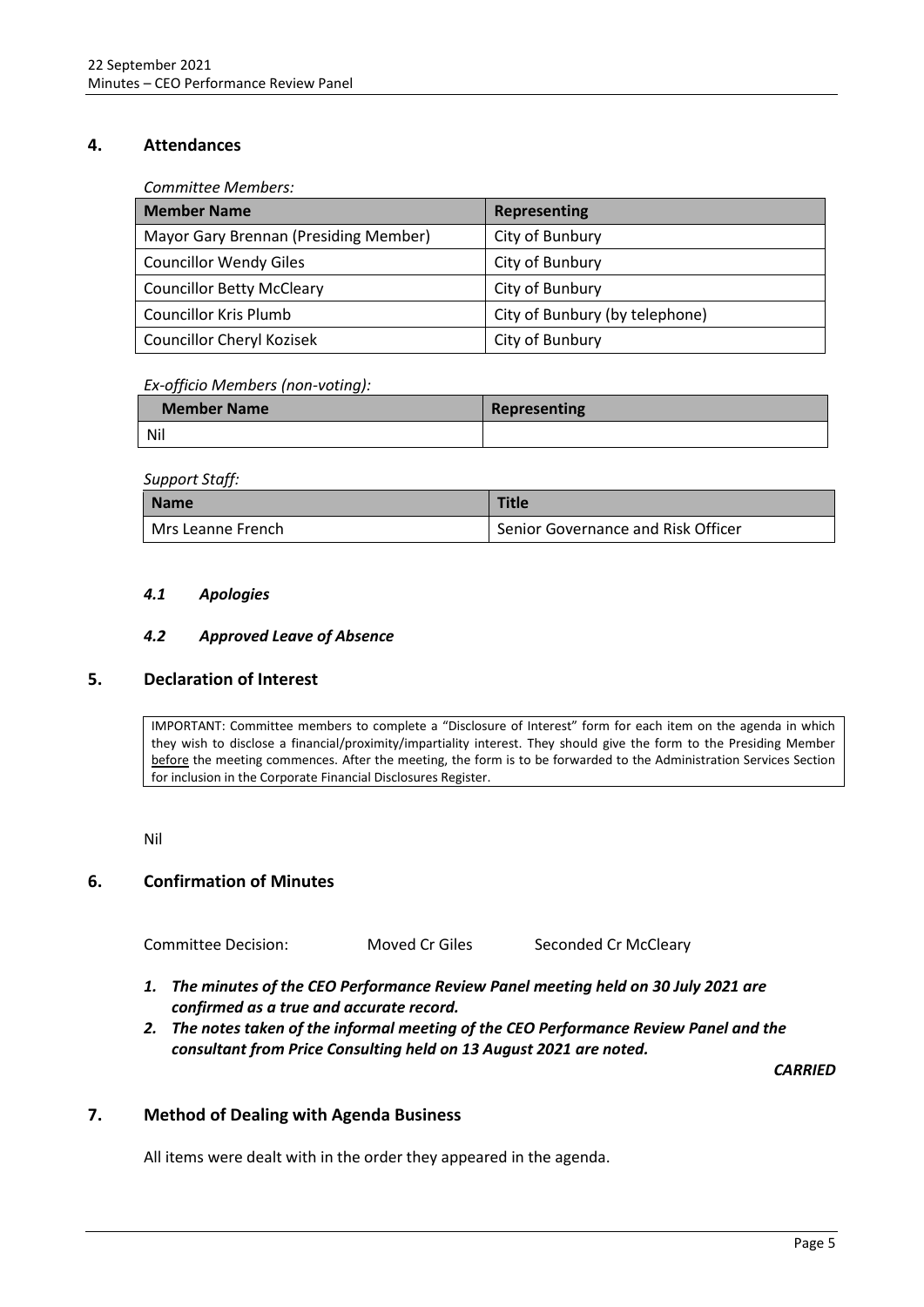### <span id="page-5-1"></span><span id="page-5-0"></span>**8. Reports**

#### **8.1 Summary Report - CEO Performance Review January 2021- August 2021**

| File Ref:                   | COB/515                                               |                             |  |
|-----------------------------|-------------------------------------------------------|-----------------------------|--|
| <b>Applicant/Proponent:</b> | Internal                                              |                             |  |
| <b>Responsible Officer:</b> | Leanne French, Senior Governance and Risk Officer     |                             |  |
| <b>Responsible Manager:</b> | Greg Golinski, Manager Finance                        |                             |  |
| Executive:                  | Office of the CEO                                     |                             |  |
| <b>Authority/Discretion</b> | Advocacy                                              | Review                      |  |
|                             | Executive/Strategic                                   | Quasi-Judicial              |  |
|                             | ⊠<br>Legislative                                      | <b>Information Purposes</b> |  |
|                             |                                                       |                             |  |
| <b>Attachments:</b>         | Appendix CRSUC-1 CEO Annual Performance Review Report |                             |  |

#### **Summary**

The review of Mr Mal Osborne's, Chief Executive Officer (CEO), annual performance for the period January 2021 to August 2021 has been carried out in accordance with Council's statutory and contractual obligations. A summary report of the review has been prepared for Council.

#### **Executive Recommendation**

That the CEO Performance Review Panel recommends that Council:

- 1. Note that the appraisal of Mr Mal Osborne, Chief Executive Officer, has been undertaken for the period January 2021 to August 2021.
- 2. Endorses the findings of the 2020/2021 Annual Performance Review Report prepared by Price Consulting as presented at Appendix CRUSC-1, and thanks Mr Osborne for his efforts.

### *Voting Requirement: Simple Majority*

### **Strategic Relevance**

| Theme 4:       | Our City                                                                    |
|----------------|-----------------------------------------------------------------------------|
| Goal           | Civic leadership, partnerships and sound governance in delivering with and  |
|                | for the community.                                                          |
| Objective 4.4: | A skilled organisation, which exercise responsible asset stewardship, sound |
|                | financial management, and exemplary customer service.                       |

### **Regional Impact Statement**

Not applicable.

### **Background**

The Panel authorised the engagement of Angie Dominish, Senior Consultant from Price Consulting Group Pty Ltd to facilitate the appraisal process.

The parties met with the consultant on 13 August 2021 to discuss and agree upon the performance review process and timeline.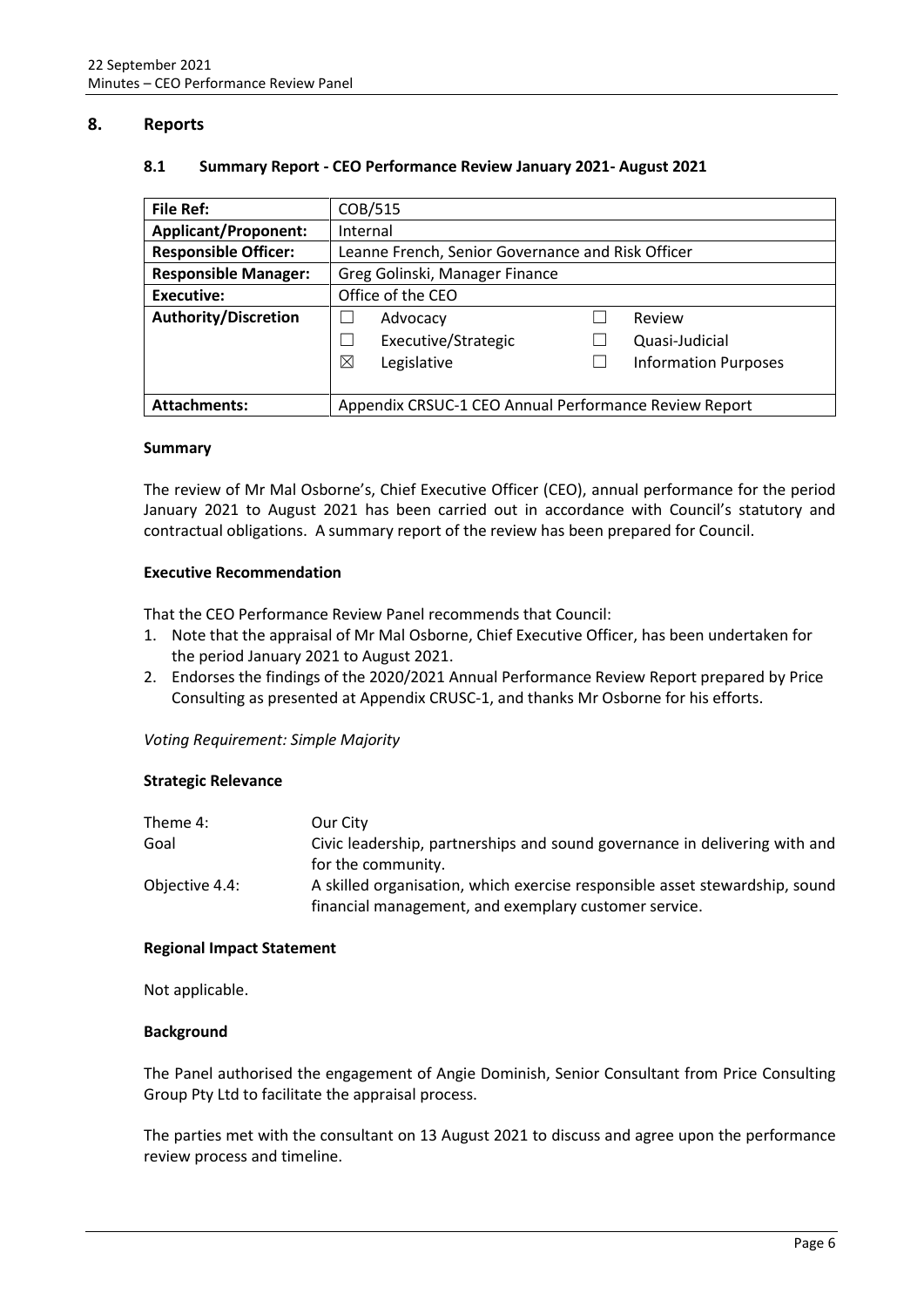An online feedback questionnaire was developed, and telephone interviews conducted for Councillors which sought an assessment and feedback for 22 key performance indicators. Additionally, comments were sought regarding the CEO's contract key duties and responsibilities, the CEO's strengths and development needs as well as an overall rating of his performance in delivering the City's objectives. Feedback questionnaires were also developed for key staff and stakeholders.

A copy of the CEOs self-assessment report and the questionnaires can be found in the attachments to the Summary Report which is included at **Appendix CRUSC- 1.**

## **Council Policy Compliance**

The Council Policy CEO Performance and Salary Review authorises the CEO Performance Review Panel to undertake the CEO Performance Review and report findings and recommendations to Council.

### **Legislative Compliance**

### *Local Government Act 1995*

Sections 5.38 and 5.39(3)(b) of the Local Government Act 1995, which requires that:

- The performance of the CEO be reviewed at least once a year,
- The CEO will have a written contract of employment, which shall include performance criteria for the purpose of conducting a review,

and

• A Local Government is to consider each review on the performance of the CEO carried out under section 5.38 and is to accept the review, with or without modification, or to reject the review.

### *Local Government (Administration) Regulations 1996*

The review has also been conducted in line with *Local Government (Administration) Regulations 1996* (Schedule 2 Division 3) requirements, specifically the principles and standards for CEO Performance Reviews.

In addition, clause 4 of the CEO's contract of employment requires that a performance review be undertaken at least annually, and more frequently if Council or the CEO perceives there is a need to do so, and that the review references Performance Criteria that are agreed in writing by the parties.

### **Officer Comments**

The Consultant consolidated the feedback and developed a confidential Performance Assessment Report, which was emailed to the CEO Performance Review Panel and the CEO.

In order to discuss performance review outcomes, the Consultant attended a meeting at the City's offices on 6th September 2021 to consider the Performance Assessment Report and to undertake the confidential formal performance feedback meeting.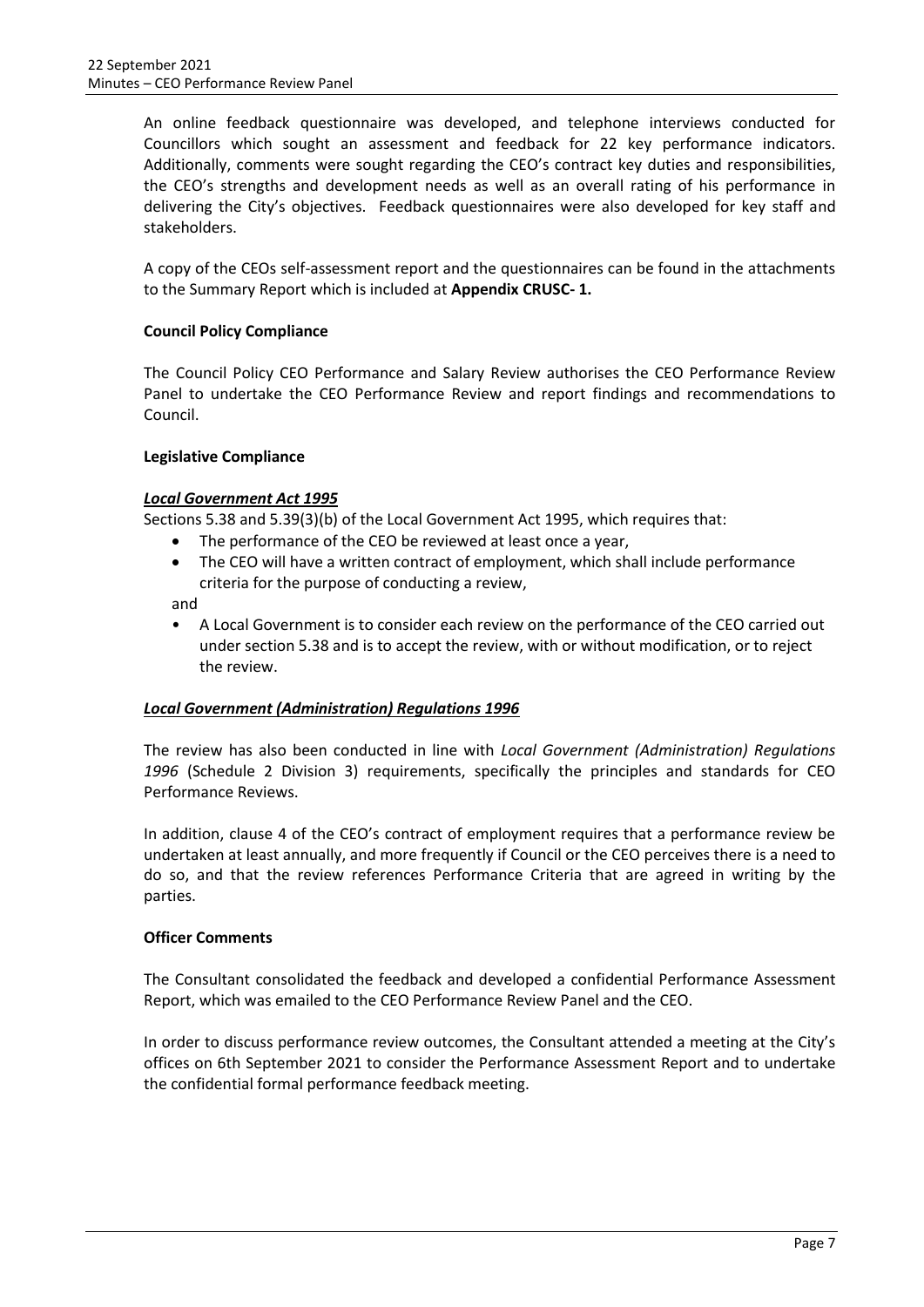Following these meetings, the consultant has provided a confidential summary report including attachments for Council. This report is presented at **Appendix CRUSC 1**.

### **Analysis of Financial and Budget Implications**

Not applicable.

### **Community Consultation**

Not applicable.

### **Councillor/Officer Consultation**

The CEO Performance Review Panel is requested to formally consider the report and subsequently, present a Panel recommendation to Council for consideration.

### **Applicant Consultation**

Not applicable

### **Timeline: Committee Decision Implementation**

Pursuant to clause 19 of the *Local Government (Administration) Regulations 1996 (*Schedule 2 Division 3), specifically the principles and standards for Standards for CEO Recruitment, Performance and Termination, it must inform the CEO in writing of:-

- The results of the review ; and
- If the review identifies any issues about the performance of the  $CEO -$  how the local government proposes to address and manage those issues.

### **Outcome of Meeting 22 September 2021**

General discussion took place in relation to this item.

The executive recommendation was moved by Mayor Brennan and seconded by Cr McCleary and was carried unanimously as follows:

### *That the CEO Performance Review Panel recommends that Council:*

- *1. Note that the appraisal of Mr Mal Osborne, Chief Executive Officer, has been undertaken for the period January 2021 to August 2021.*
- *2. Endorses the findings of the 2020/2021 Annual Performance Review Report prepared by Price Consulting as presented at Appendix CRUSC-1, and thanks Mr Osborne for his efforts.*